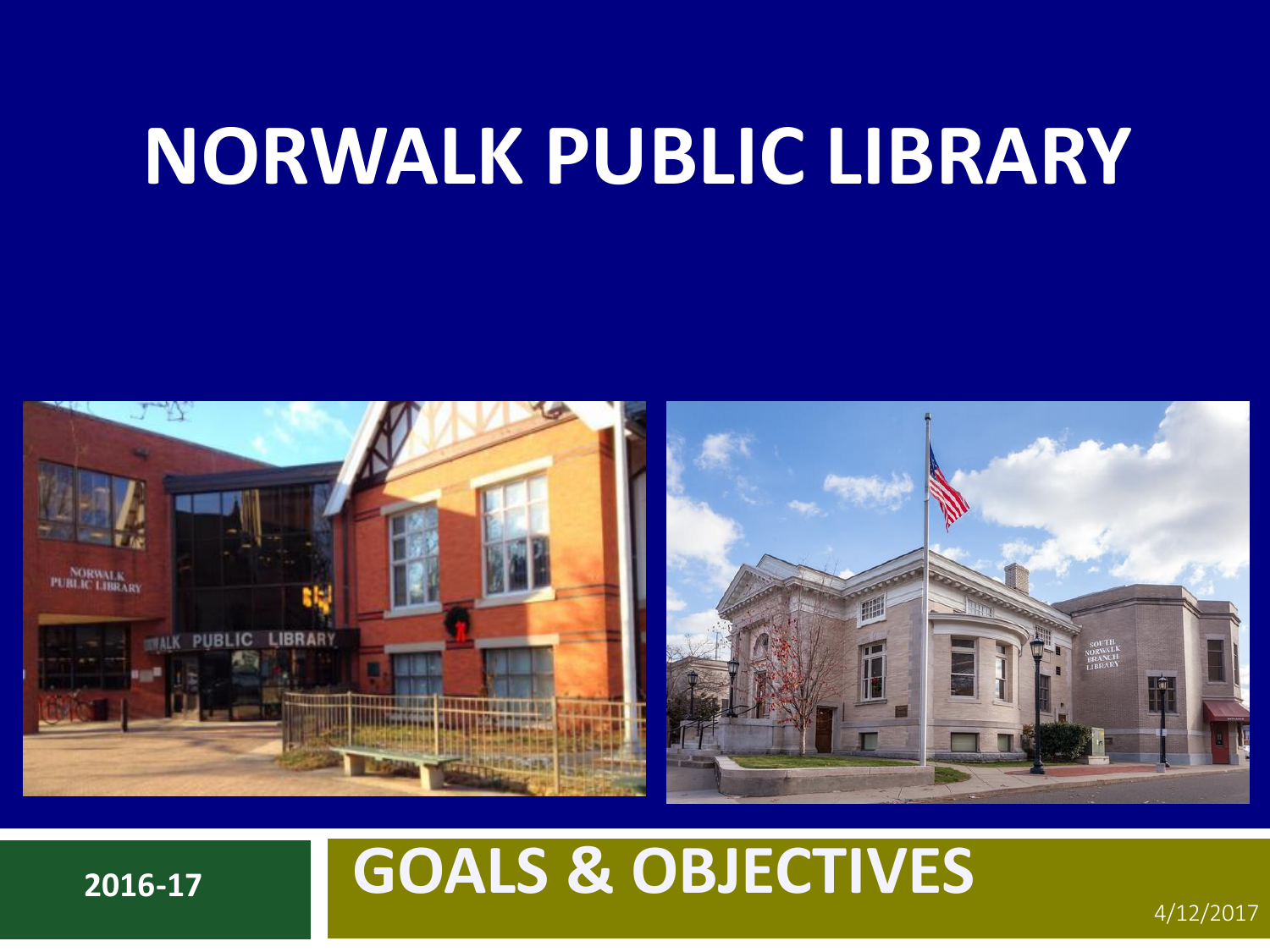### **Norwalk Public Library**

#### **Mission Statement**

*The Norwalk Public Library, with our open access to diverse resources, is the information and cultural center for Norwalk's residents and businesses.*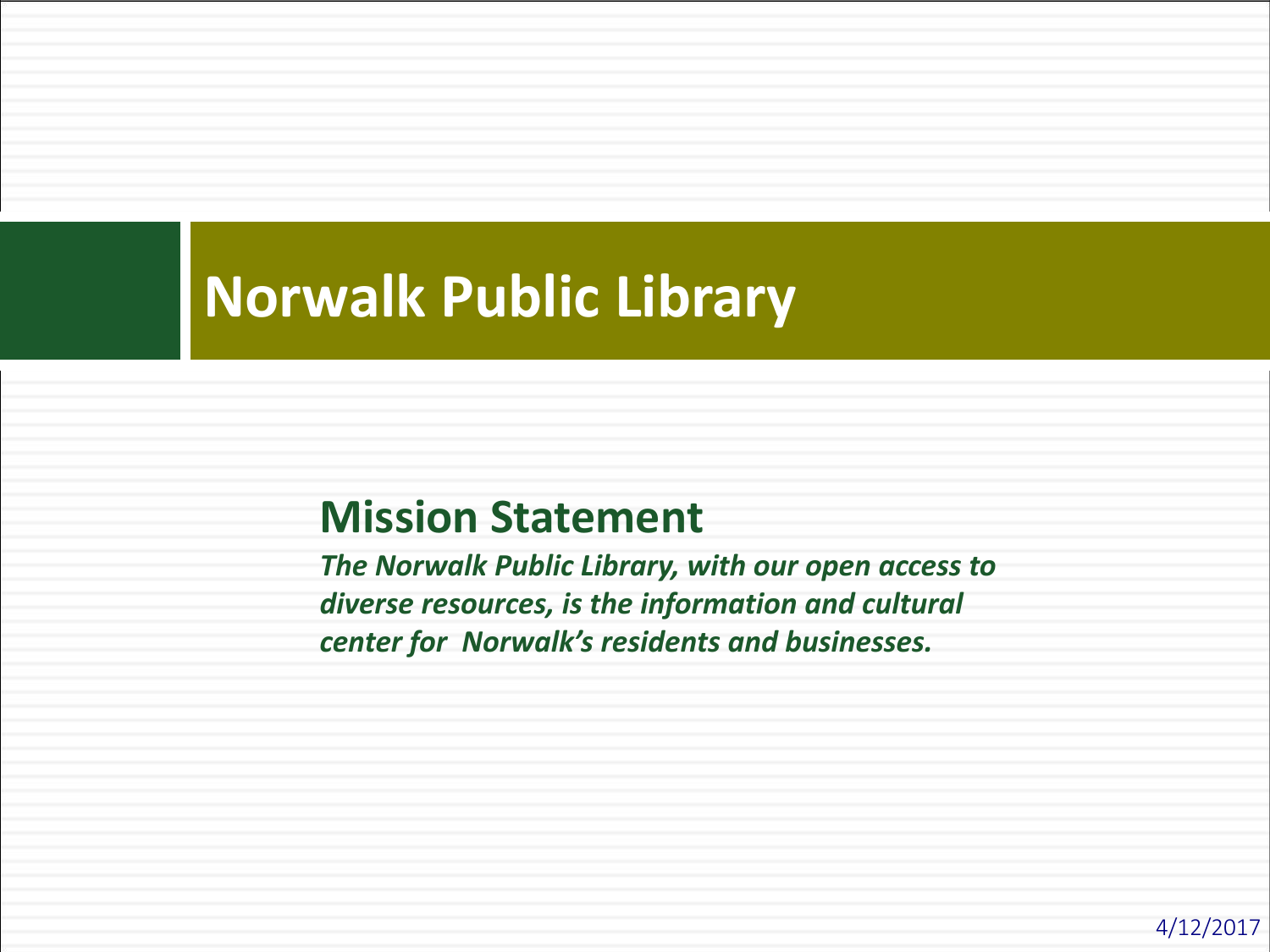## **Norwalk Public Library**

#### **Challenges in 2016-17:**

•The main library has been an anchor of the Wall Street area since 1879. It should remain as the neighborhood hub, but to meet the needs of today's citizens, the library needs to permanently expand parking and update the building—last renovated in 1982—to secure additional space for local and historical research, public art exhibitions, an auditorium with outside entrance and additional space for public meeting rooms.

•The South Norwalk branch also needs additional public parking for its growing patronage, as well as soundproofing its community room so that citizens may use the room without interfering with their right to a quiet atmosphere in the computer and reading rooms directly underneath it.

•The Library plans to continue and expand its roll in adult education and adult language learning.

•The Library plans to address the slow (10% per year) but steady decrease in the circulation of library materials.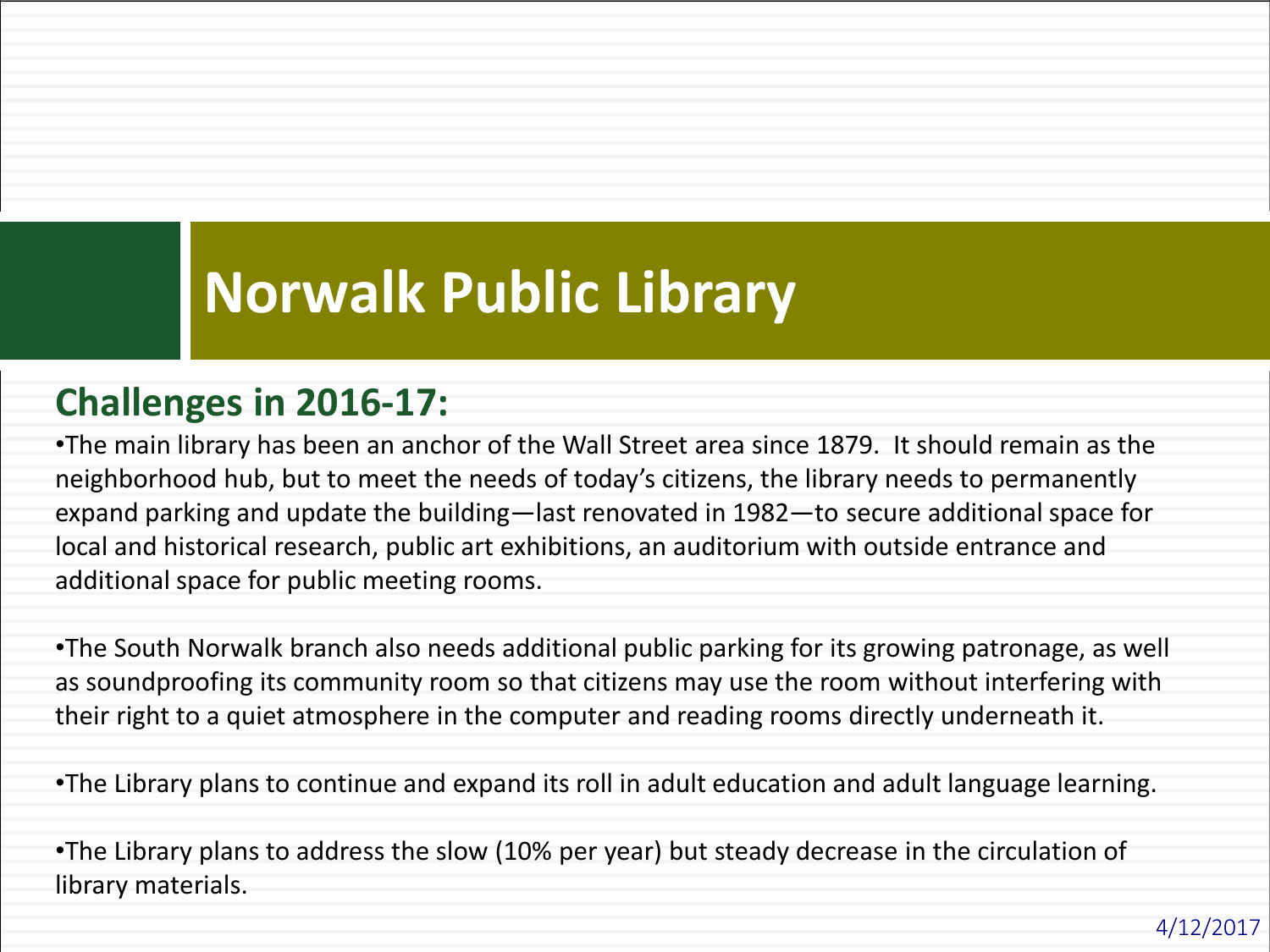### **2016 – 17 Service Goals**

- 1. Support Norwalk's Business & Non-Profit Community.
- 2. Assist in Job & Career Development.
- 3. Provide Access to Emerging Technologies.
- 4. Develop Young Readers in line with Norwalk Public Schools' Cradle to Career Goal.
- 5. Promote Adult Literacy.
- 6. Welcome New Immigrants.
- 7. Power the Imagination by Providing Cultural and Educational Opportunities for all Norwalkers.
- 8. Promote Community Resources.
- 9. Preserve and Discover Norwalk's Heritage.
- 10. Establish Real and Virtual Technology Spaces.

4/12/2017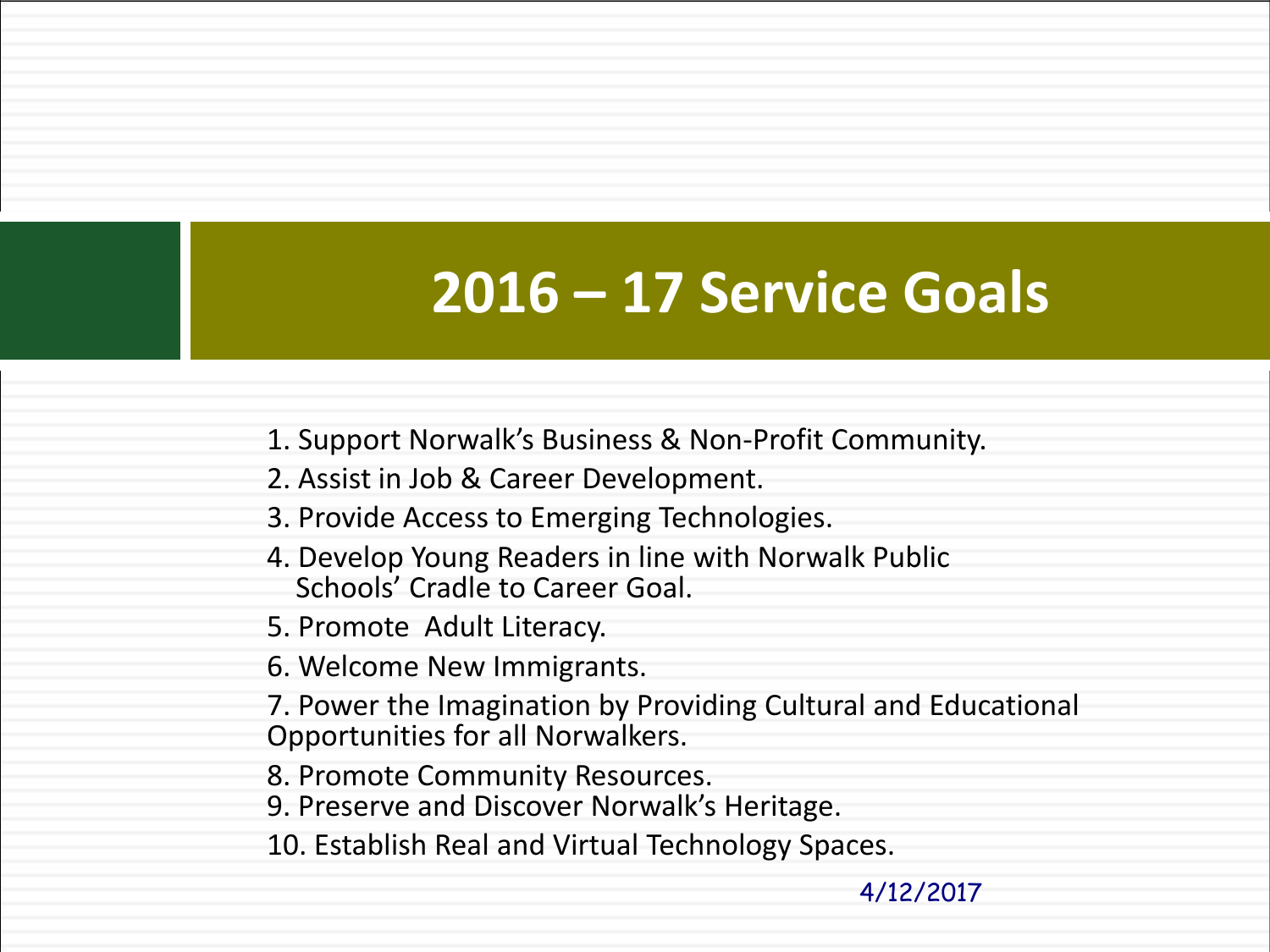#### **Goal 1: Support Norwalk's Business & Non-profit Community. 2016-17 Objectives & Activities**

- 1. Partner on projects with Norwalk businesses & non-profits, the Greater Norwalk Chamber, and SCORE.
- 2. Use local talent for library programs and refer consumers to local businesses in order to support Norwalk whenever possible.
- 3. Make meeting rooms available at no charge to Norwalk based non-profits and create one new study room on the lower level of the main library.
- 4. Promote our business databases.
- 5. Allow access to NPL databases to Rowayton and East Norwalk patrons.
- 6. Teach classes on the use of our digital resources in the libraries and offsite.
- 7. Develop and post to our website webinars on needed tech topics.
- 8. Develop gallery space in both buildings where artists can display and sell their work.
- 9. Offer a "Norwalk only" library card to people who work or attend school, but do not live, in Norwalk.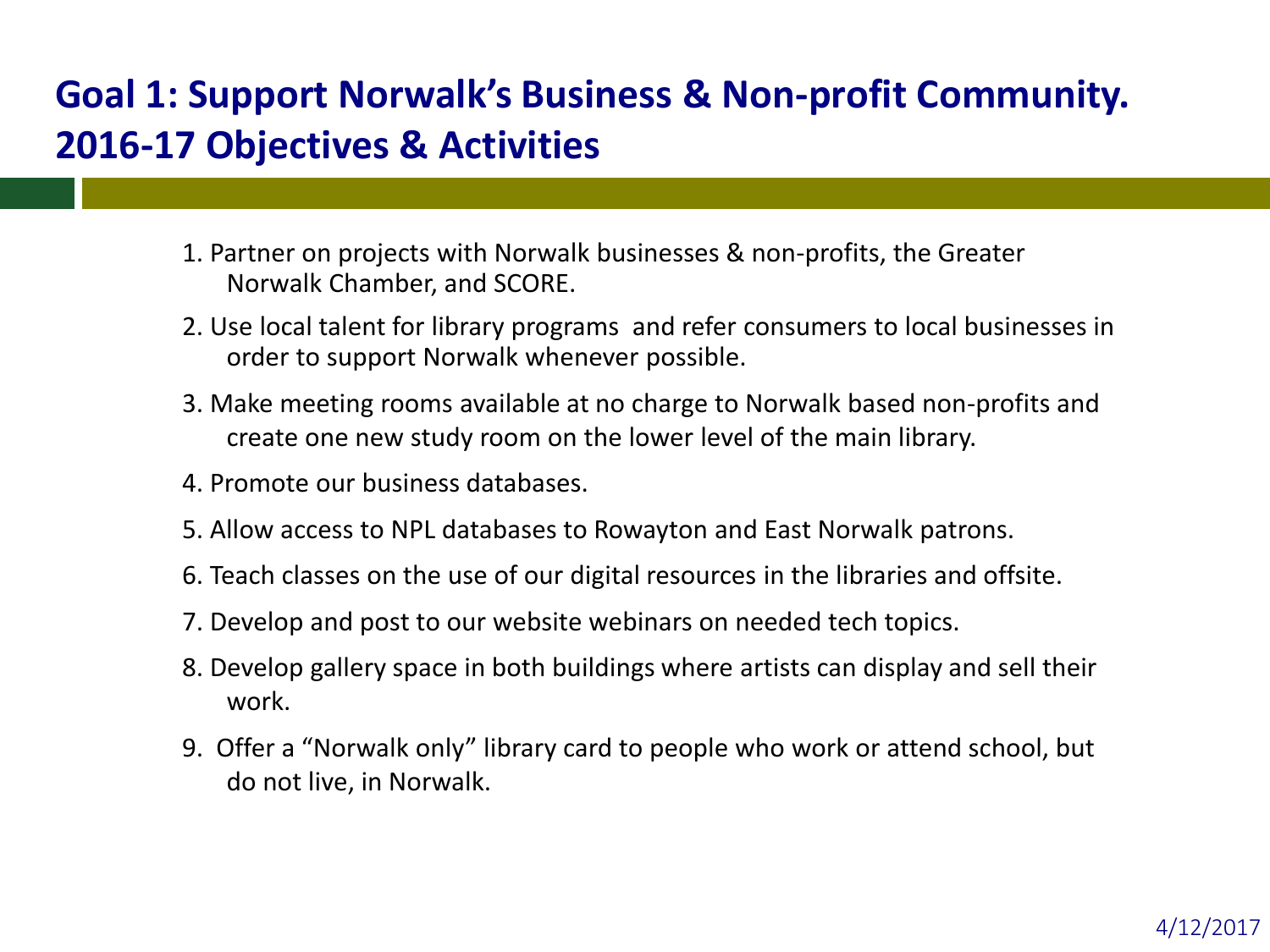#### **Goal 2: Assist in Job & Career Development. 2016-17 Objectives & Activities**

- 1. Provide and promote our resources for the unemployed and the underemployed.
- 2. Assist patrons with job applications and resume writing, both one-onone and in workshops at both libraries.
- 3. Support entrepreneurs with library resources, including small meeting rooms and WiFi.
- 4. Deploy more library assistants in reference and circulation to help with program presentations, to troubleshoot IT problems, and to assist patrons with computer applications, filling out job applications, using social media, etc.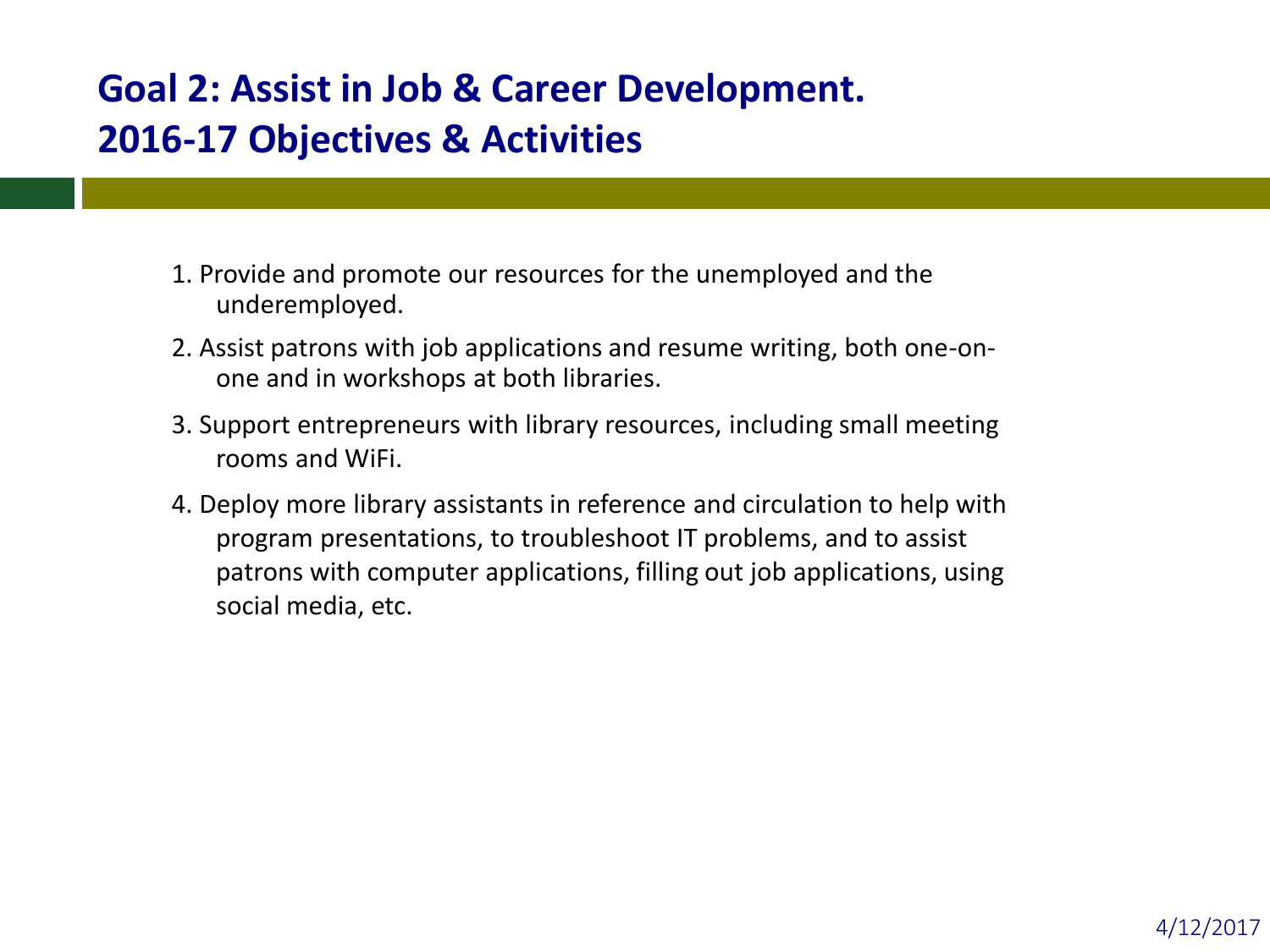#### **Goal 3: Provide Access to Emerging Technologies. 2016-2017 Objectives & Activities**

- 1. Continue and expand on the diversity of computer classes in English and Spanish.
- 2. Maintain the speed and reliability of NPL's public computing; upgrade WiFi while still maintaining open access.
- 3. Continue relationship with city IT department for help desk.
- 4. Deploy new equipment procured by city IT.
- 5. Partner with city IT, the Norwalk Board of Education, and the Norwalk Education Foundation to host a consumer-oriented technology fair.
- 6. Seek tech savvy staff to man public desks.
- 7. Display technology, in addition to print and non-print materials, throughout both libraries.
- 8. Circulate WiFi hotspots to patrons.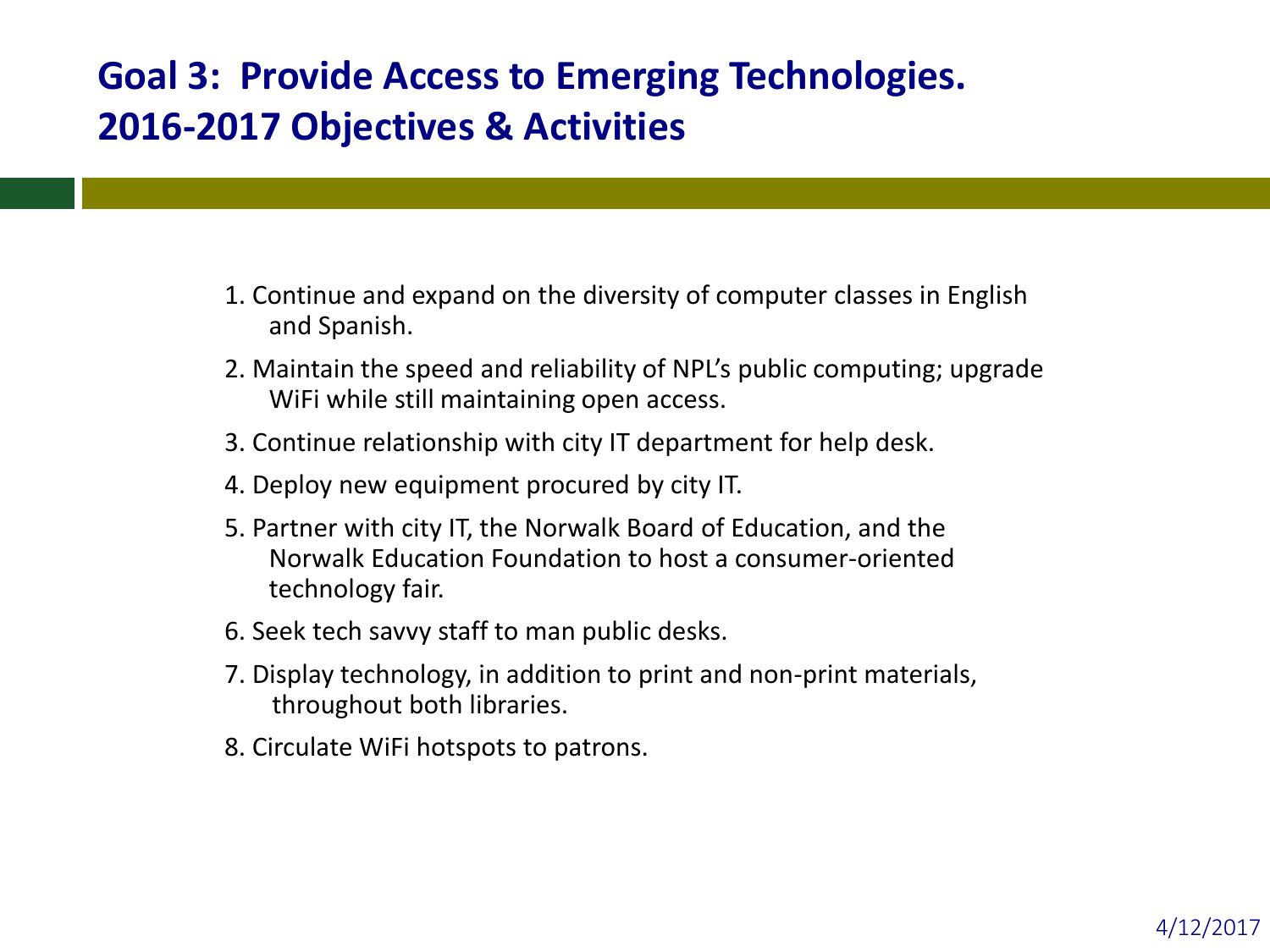#### **Goal 4: Develop Young Readers. 2016-17 Objectives & Activities**

- 1. Librarians will continue and expand on story times, book clubs and writing clubs.
- 2.Librarians will continue to make connections with Norwalk Public Schools, the community at large, and early childhood educators to book talk and to demonstrate our databases.
- 3. Enhance our 3D printing, "maker" technologies, robotics and other science and technology based programming. Add updated equipment to MakerSpace.
- 4. Renovate SoNo teen room.
- 5. Increase the total number of children's library cards by 10%; pursue the goal of an NPL library card for every Norwalk student.
- 6. Visit Norwalk public schools and preschools and invite them to visit the library.
- 7. Increase participation in the citywide summer reading program in cooperation with Norwalk Public Schools, Norwalk ACTS and the Norwalk Early Childhood Council in order to prevent the summer slide.
- 8. Add elementary and middle school science and technology programs.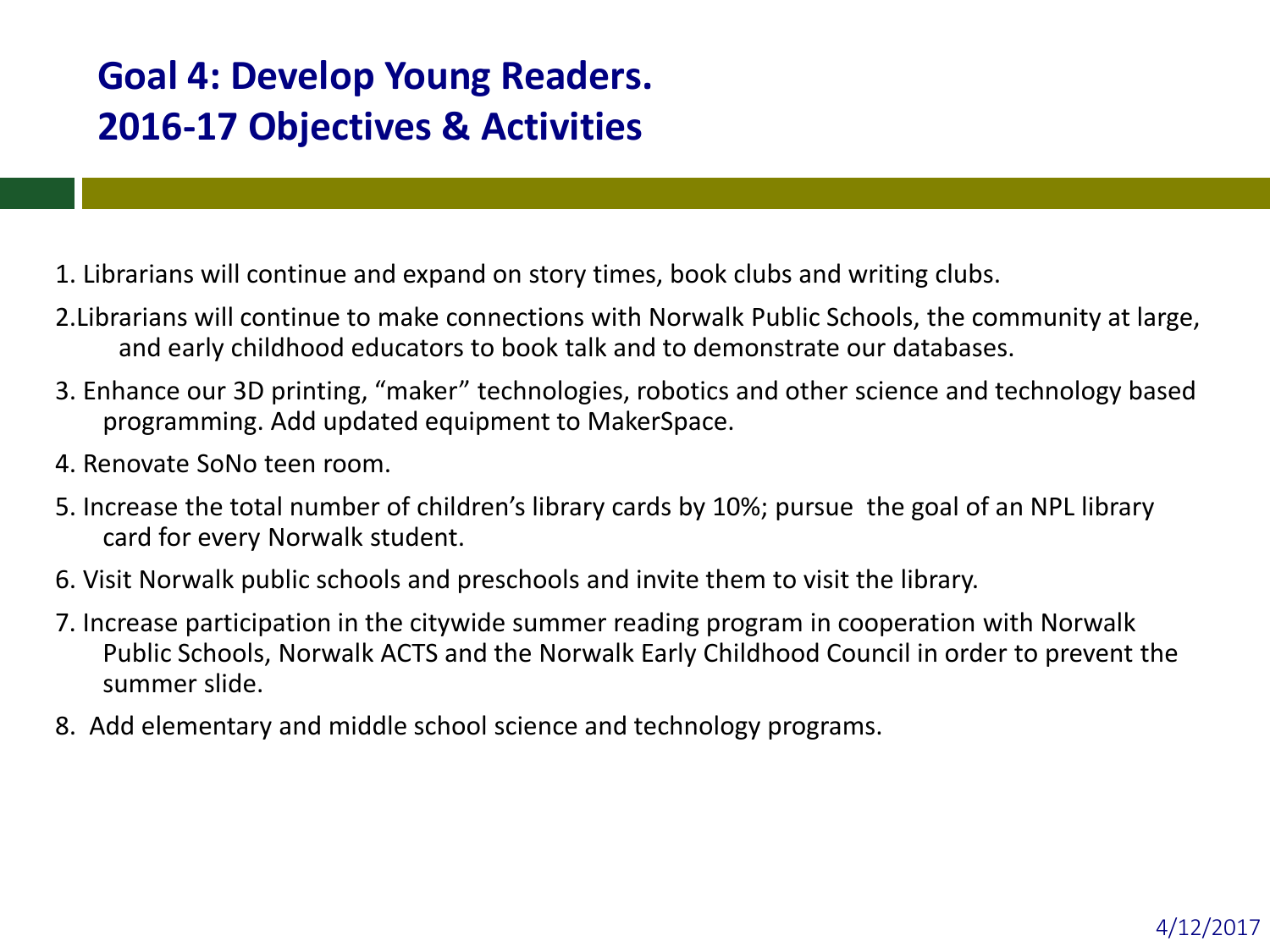#### **Goal 5: Promote Literacy. 2016-2017 Objectives & Activities**

- 1. Hold at least two large scale family events each year to help engage parents in the literacy of their young children.
- 2. Continue to support Norwalk Reads.
- 3. Remain open for family friendly hours, especially Sunday afternoons year-round.
- 4. Employ staff who are fluent in the languages spoken in Norwalk households, including Spanish, Haitian Creole, Polish, Greek, Hindi and Mandarin.
- 5. Ask for preferred language on library card applications.
- 6. Develop programs for families in their native language.
- 7. Provide online, language learning databases for both adults and children.
- 8. Attend community and school events to promote NPL's materials and programs.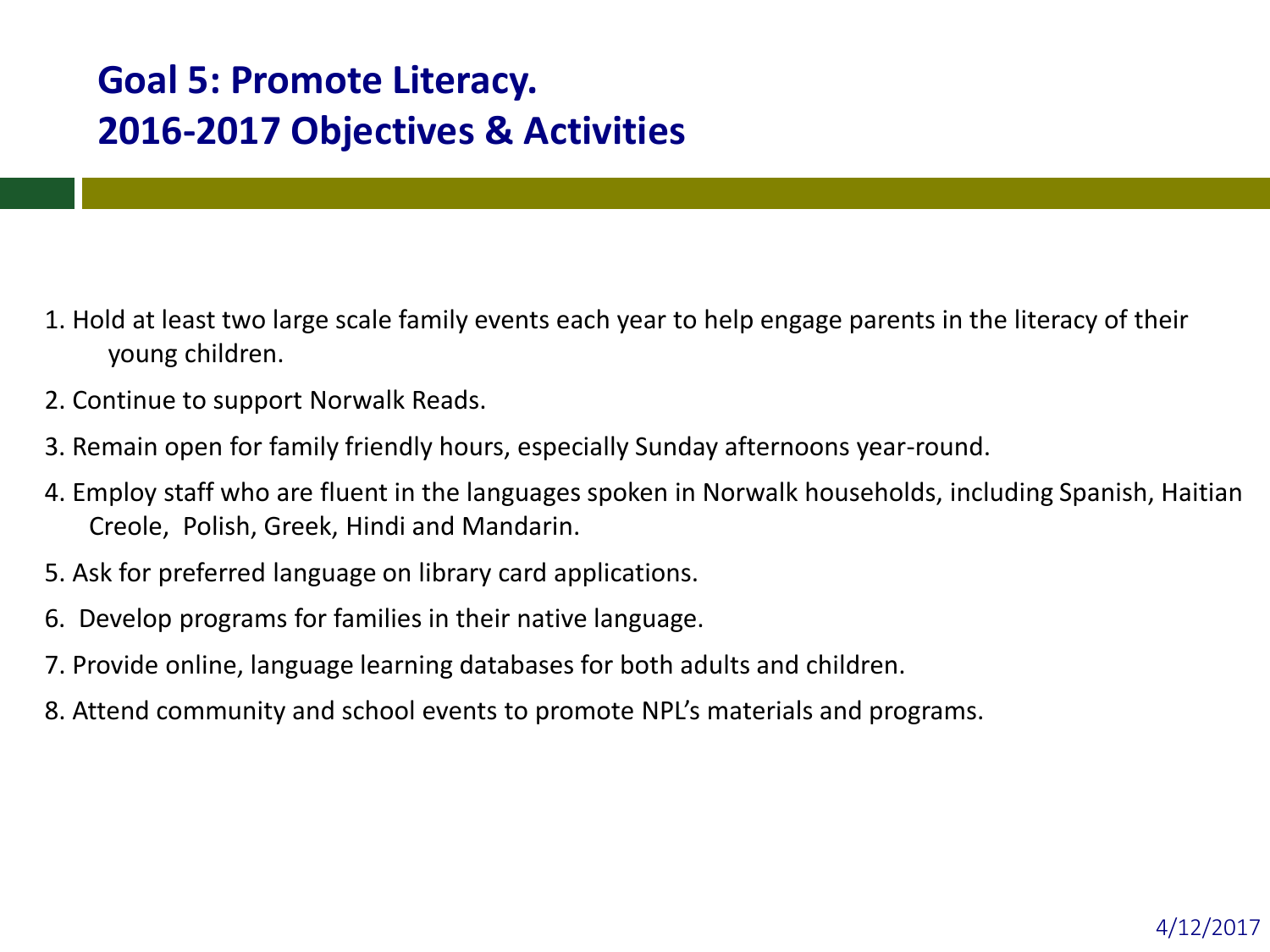#### **Goal 6: Welcome New Immigrants. 2016-2017 Goals & Objectives**

- 1. Fully fund Literacy Volunteers in the 2017-18 operating budget.
- 2. Assess and upgrade technology in the Literacy Volunteers Department.
- 3. Develop an Advisory Council to the NPL Foundation for the continued support of Literacy Volunteers at Norwalk Public Library.
- 4. Increase the number of volunteers to meet the needs of the students on the waiting list.
- 5. Increase programming and information sessions for new immigrants.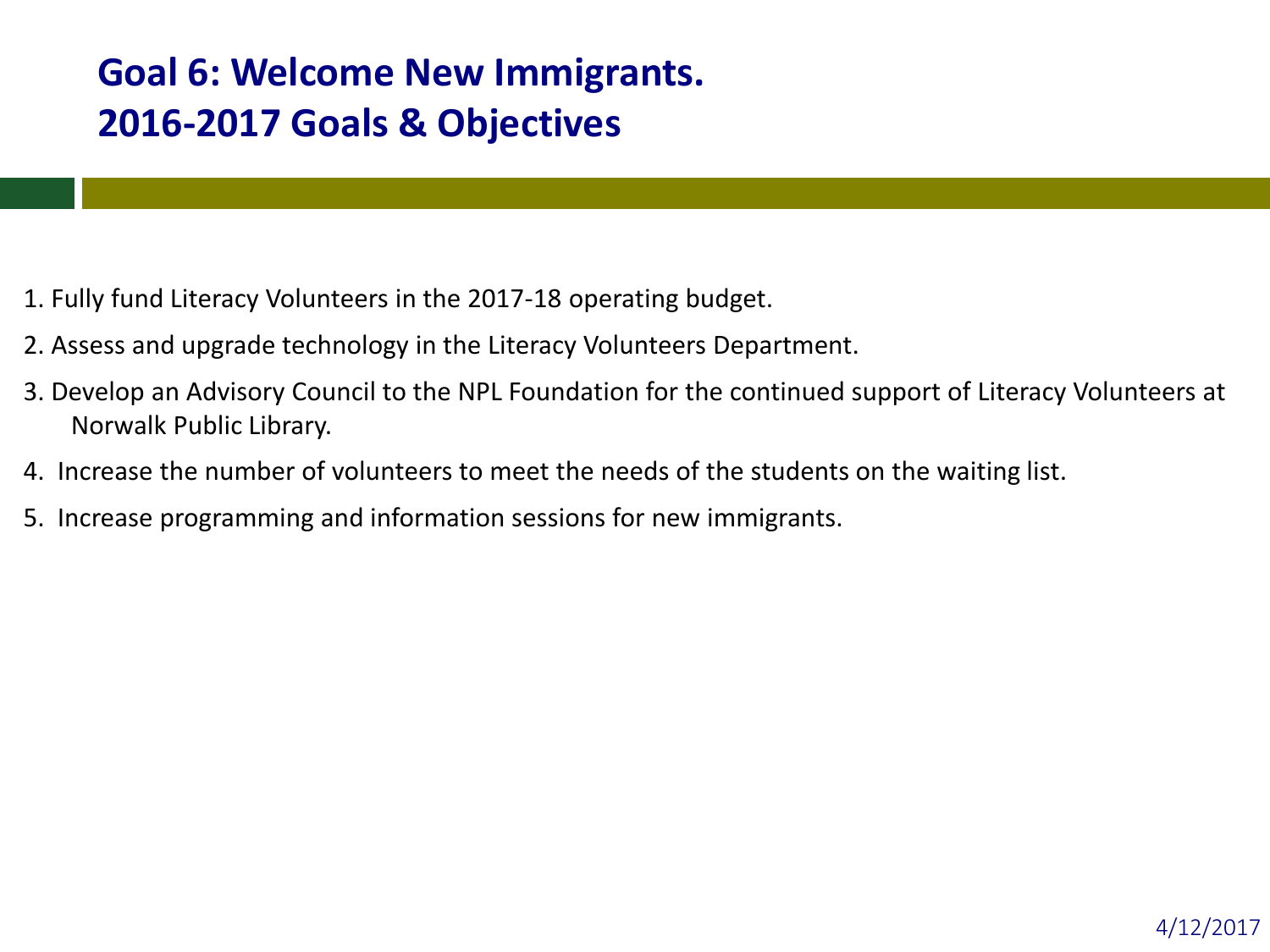#### **Goal 7: Power the Imagination by Providing Cultural & Educational Opportunities for all Norwalkers. 2016-2017 Goals & Objectives**

- 1. Promote new digital services like downloadable music, E and audiobooks, movies from Hoopla and Overdrive, and downloadable magazines from Zinio.
- 2. Increase book related programs, including the AuthorSpeak program for local authors.
- 3. Provide library programs during the Friends' book sales.
- 4. Buy materials in new formats as they are released; add multiple copies of titles in popular formats.
- 5. Review collection development and circulation policies.
- 6. Continue customer-driven acquisitions.
- 7. Continue to weed materials that are not being used.
- 8. Implement security measures to protect the collections.
- 9. Re-appoint Norwalk's Poet Laureate to serve a second term from April, 2017 to April, 2018.
- 11. Continue and promote the Lit Crawl in the Wall Street area in 2017.
- 12. Continue thematic displays in both buildings to promote the collections.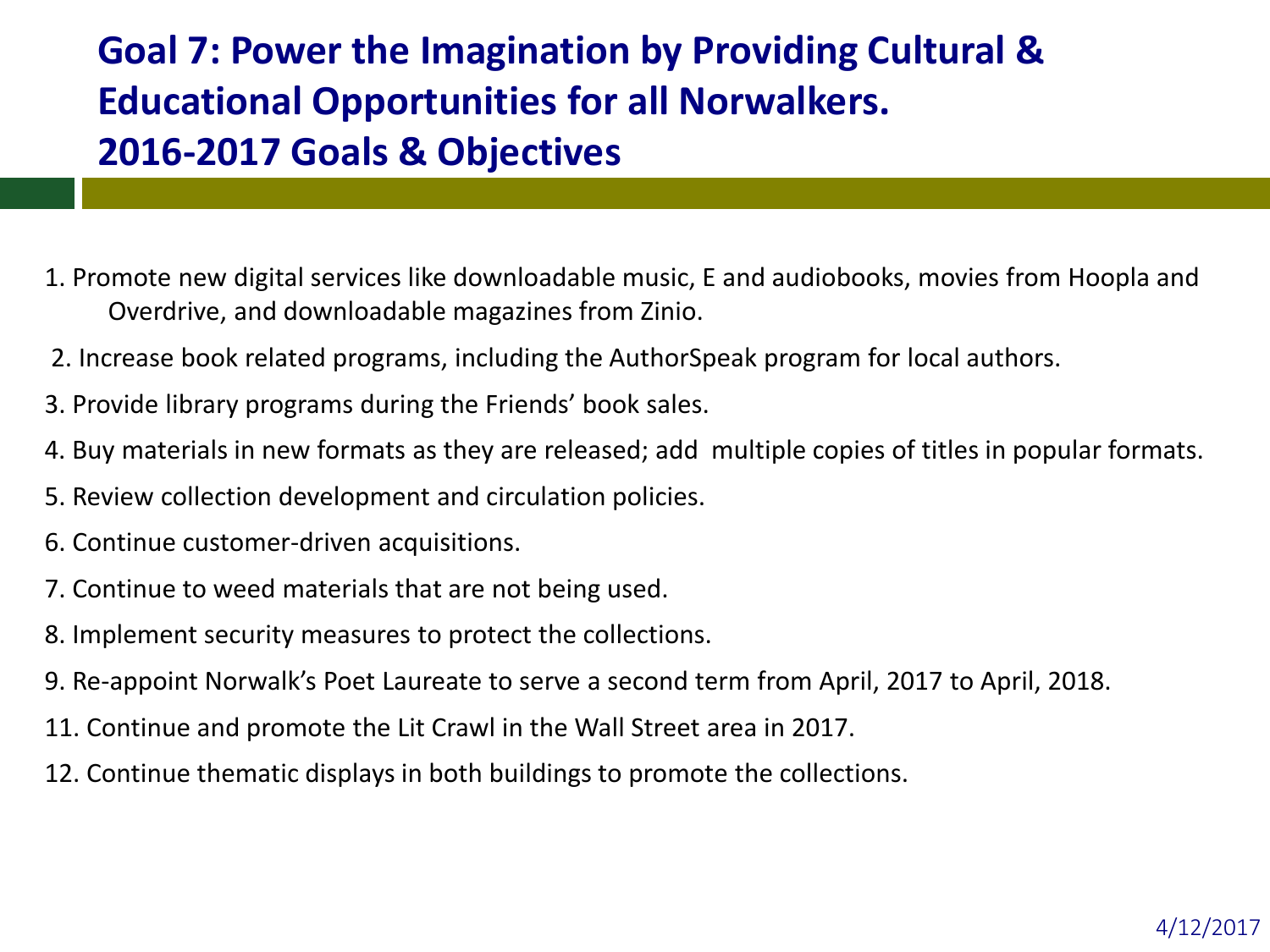#### **Goal 8: Promote Community Resources. 2016-2017 Objectives & Activities**

- 1. Provide and promote library databases for students that offer free tutoring and homework help.
- 2. Provide in-house homework help with local educators and/or quality organizations.
- 3. Provide and promote library databases to language learners, small businesses and entrepreneurs.
- 4. Offer Temporary Teen Cards to students who cannot otherwise access library databases.
- 5. Improve collaboration with the East Norwalk and Rowayton libraries.
- 6. Give access to our Integrated Library System (ILS) to BMHS and Norwalk HS to provide convenience and more options for Norwalk students.
- 7. Continue working with BOE and NEF to look at the big picture for Norwalk's needs and to work on projects that connect schools, teachers, and parents.
- 8. Continue hosting "Lets Talk@SoNo" , a series dedicated to the discussion and debate of critical issues that is held at our South Norwalk Branch location.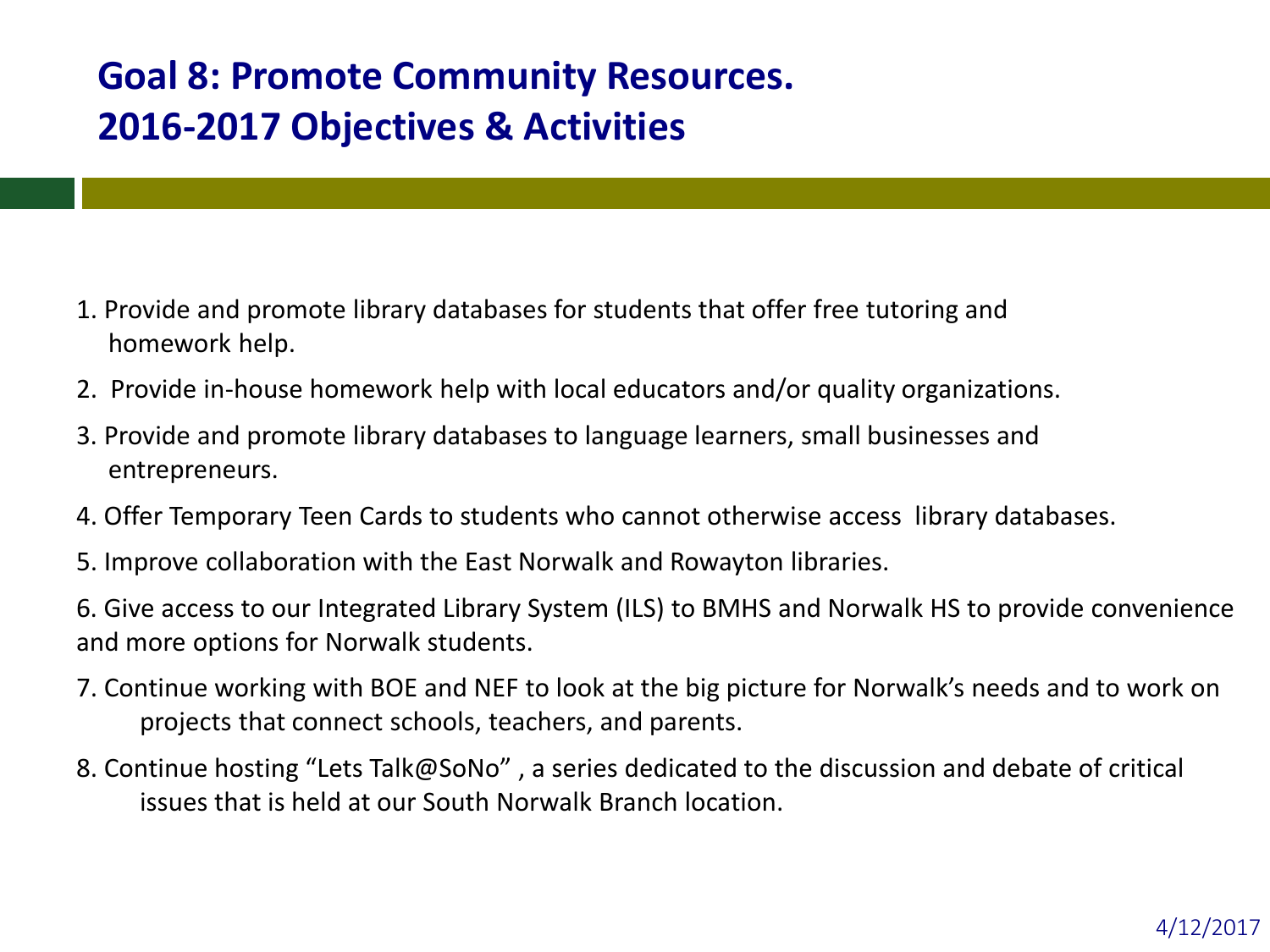#### **Goal 9: Preserve & Discover Norwalk's Heritage. 2016-2017 Objectives & Activities**

- 1. The Norwalk History Room will continue to be staffed by a PT reference librarian and volunteers, and supervised by the Information Services department.
- 2. Promote Ancestry.com, and other similar services for Norwalk residents who are interested in learning about their history and heritage.
- 3. Address preservation *of The Hour* newspaper by seeking funding for the digitization project.
- 4. Complete digitization of the *South Norwalk Sentinel* (1870 1945).
- 5. Use the Past Perfect software to increase access to the History Room's photography collection.